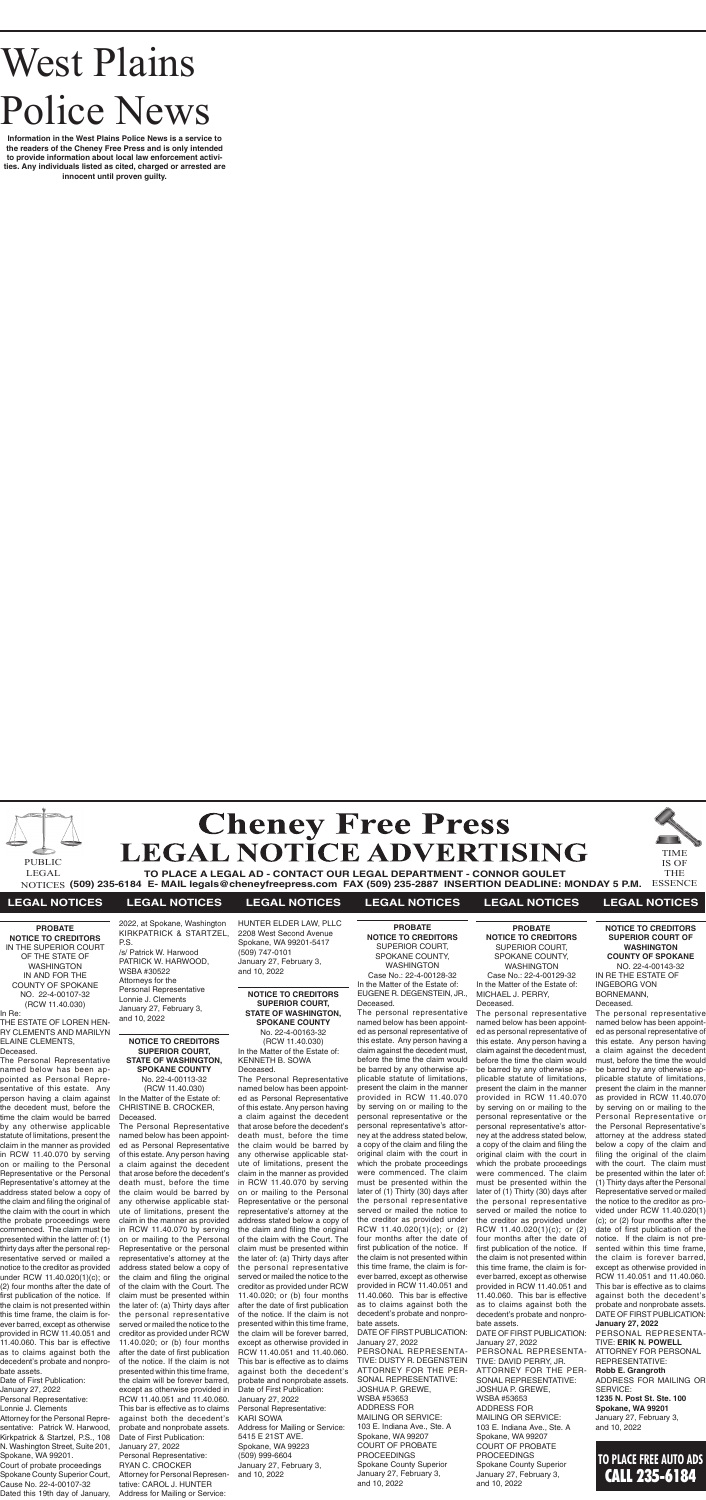**SUMMONS BY PUBLICATION IN THE SUPERIOR COURT OF THE STATE OF WASHINGTON IN AND FOR THE COUNTY OF SPOKANE** No. 22-2-00032-32 HAYDEN J. DEL PIZZO and AMANDA M. DEL PIZZO, husband and wife, Plaintiffs, vs.

TERESA BERNTSEN, DIREC-TOR OF WASHINGTON STATE DEPARTMENT OF LICENSING, HOME BOYS, INC., ALL AMERI-CAN CORP dba AMERICAN. HOME CENTER and any unknown claimants of the above defendants, Defendants.

THE STATE OF WASHINGTON to:

HOME BOYS, INC., ALL AMERI-CAN CORP dba AMERICAN HOME CENTER and the unknown claimants of the above defendants:

**NONPROBATE NOTICE TO CREDITORS** SUPERIOR COURT OF WASHINGTON FOR SPOKANE COUNTY CASE NO.: 22-4-00095-32 (RCW 11.42.030) Nonprobate Estate of:

M. MAXINE WILLIAMS, Deceased.

PLEASE TAKE NOTICE The notice agent named below has elected to give notice to creditors of the above-named decedent. As of the date of the filing of a copy of this notice with the court, the notice agent has no knowledge of any other person acting as notice agent or of the appointment of a personal representative of the decedent's estate in the state of Washington. According to the records of the court as are available on the date of the filing of this notice with the court, a cause number regarding the decedent has not been issued to any other notice agent and a personal representative of the decedent's estate has not been appointed.

Any person having a claim against the decedent must, before the time the claim would be barred by any otherwise applicable statute of limitations, present the claim in the manner as provided in RCW 11.42.070 by serving on or mailing to the notice agent or the notice agent's attorney at the address stated below a copy of the claim and filing the original of the claim with the court listed above and in which the notice agent's declaration and oath were filed. The claim must be presented within the later of: (1) Thirty days after the notice agent served or mailed the notice to the creditor as provided under RCW 11.42.020(2) (c); or (2) four months after the date of first publication of the notice. If the claim is not presented within this time frame, the claim is forever barred, except as otherwise provided in RCW 11.42.050 and 11.42.060. This bar is effective as to claims against both the decedent's probate and nonprobate assets. Date of First Publication of this Notice: January 20, 2022 The notice agent declares under penalty of perjury under the laws of the State of Washington on the 5th day of January, 2022, in Spokane Valley, WA that the foregoing is true and correct. /s/ Erica VanZyverden, Notice Agent Address for Mailing or Service: ERICA VANZYVERDEN, Notice Agent 15015 E 20th Ave, Spokane Valley, WA 99037 Attorney for the Notice Agent: Gregory L. Decker, WSBA 9116 January 20, 27, and February 3, 2022

**PROBATE NOTICE TO CREDITORS** SUPERIOR COURT OF WASHINGTON FOR SNOHOMISH COUNTY No. 22-4-00003-31 **RCW 11.40.030** In the Matter of the Estate of

PHILLIP ALLEN PICKERING, Deceased.

The co-personal representatives named below has been appointed as co-personal representatives of this estate. Any person having a claim against the decedent must, before the time the claim would be barred by any otherwise applicable statute of limitations, present the claim in the manner as provided in RCW 11.40.070 by serving on or mailing to the personal representative or the personal representative's attorney at the address stated below a copy of the claim and filing the original of the claim with the court in which the probate proceedings were commenced.

The claim must be presented within the later of: (1) Thirty days after the personal representative served or mailed the notice to the creditor as provided under RCW 11.40.020(1)(c); or (2) four (4) months after the date of first publication of the notice. If the claim is not presented within this time frame, the claim is forever barred, except as otherwise provided in RCW 11.40.051 and 11.40.060. This bar is effective as to claims against both the decedent's probate and nonpro-

bate assets. DATE OF FILING COPY OF NOTICE TO CREDITORS with Clerk of Court: January 5, 2022. DATE OF FIRST PUBLICATION: January 20, 2022 **CO-PERSONAL REPRESEN-TATIVES**: PAIGE SUZANNE WHEELHOUSE MICHAEL DAVID PICKERING LISA MARIE REZAC ATTORNEY FOR CO-PERSON-AL REPRESENTATIVES: Amy C. Allison, WSBA #34317 Anderson Hunter Law Firm, P.S. 2707 Colby Avenue, Suite 1001 Everett, WA 98201 COURT OF PROBATE PROCEEDINGS: Snohomish County Superior Court

AND CAUSE NUMBER: 22-4-00003-31 January 20, 27, and February 3, 2022

**NOTICE TO CREDITORS** SUPERIOR COURT OF WASHINGTON COUNTY OF SPOKANE Case No. 22-4-00094-32 RCW 11.40.010

In the Matter of the Estate of: NATALIE D. FINCHER, Deceased.

James P. Spurgetis has been appointed as Administrator of this estate. Any person having a claim against the decedent must, before the time the claim would be barred by any otherwise applicable statute of limitations, present the claim in the manner as provided in RCW 11.40.070 by serving on or mailing to the Administrator or the Administrator's attorney at the address stated below a copy of the claim and filing the original of the claim with the court in which the probate proceedings were commenced. The claim must be presented within the later of: (1) Thirty days after the Administrator served or mailed the notice to the creditor as provided under RCW 11.40.020(1)(c); or (2) four months after the date of first publication of the notice. If the claim is not presented within this time frame, the claim is forever barred, except as otherwise provided in RCW 11.40.051 and 11.40.060. This bar is effective as to claims against both the decedent's probate and nonprobate assets. Date of First Publication: January 20, 2022 Administrator: Melanie Shanks Administrator: James P. Spurgetis Address for Mailing or Service: 422 W. Riverside Ave., Suite. 620 Spokane, WA 99201-0308 Dated this 14th day of January 2022. /s/ James P. Spurgetis JAMES P. SPURGETIS, WSBA #7949 Administrator JAMES P. SPURGETIS, P.S. Attorney at Law 422 W. Riverside Ave., Suite. 620 Spokane, WA 99201 Telephone: (509) 444-5141 Facsimile: (509) 444-5143 January 20, 27, and February 3, 2022

### **NOTICE TO CREDITORS** SUPERIOR COURT, STATE OF WASHINGTON, COUNTY OF SPOKANE Case No.: 22400053-32 In Re the Matter of the Estate of: LEE M. WAKEFIELD, Deceased.

The Personal Representative named below has been appointed as Personal Representative of this estate. Any person having a claim against the Decedent must, before the time the claim would be barred by any otherwise applicable statute of limitations, present the claim in the manner as provided in RCW 11.40.070 by serving on or mailing to the Personal Representative or the Personal Representative's attorney at the address stated below a copy of the claim and filing the original of the claim with the court in which the probate proceedings were commenced. The claim must be presented within the later of: (1) Thirty days after the personal representative served or mailed the notice to the creditor as provided under RCW 11.40.020(1) (c); or (2) four months after the date of first publication of the notice. If the claim is not presented within this time frame, the claim is forever barred, except as otherwise provided in section RCW 11.40.051 and RCW 11.40.060. This bar is effective as to claims against both the decedent's probate and non-probate assets. Date of first publication: January 20, 2022. Personal Representatives: CONNIE F. TOWNER Attorney for Personal Representative:

LINNWOOD D. SAMPSON Address for Mailing or Service: N. 1201 Ash, Suite 200 Spokane, WA 99201 Law Office of Linnwood D. Sampson 1201 N. Ash Street, Suite 200 Spokane, WA 99201 Telephone: 509-327-1545 Fax: 509-327-1549 January 20, 27, and February 3, 2022

**PROBATE NOTICE TO CREDITORS** SUPERIOR COURT, STATE OF WASHINGTON, COUNTY OF SPOKANE No. 22-4-00059-32 RCW 11.40.040 In the Matter of the Estate of GERALDINE W. HOLCOMB, Deceased.

The Personal Representative named below has been appointed as Personal Representative of this estate. Any person having a claim against the deceased must, before the time the claim would be barred by any otherwise applicable statute of limitations, present the claim in the manner as provided in RCW 11.40.070 by serving on or mailing to the Personal Representative or the Personal Representative's attorney at the address stated below, a copy of the claim, and filing the original of the claim with the Court in which the probate proceedings were commenced. The claim must be presented within the later of: (1) thirty days after the Personal Representative served or mailed the notice to the creditor as provided under RCW 11.40.020(1) (c); OR (2) four months after the date of first publication of the notice. If the claim is not presented within this time frame, the claim is forever barred, except as otherwise provided in RCW 11.40.051 and 11.40.060. This bar is effective as to claims against both the decedent's probate and nonprobate assets. DATE OF FIRST PUBLICATION: January 20, 2021 PERSONAL

REPRESENTATIVE: WENDY S. HOLCOMB ATTORNEYS FOR PERSONAL REPRESENTATIVE: STEVEN A. CRUMB, **ATTORNEY** STEVEN A. CRUMB WSBA #6396 ADDRESS FOR MAILING OR SERVICE STEVEN A. CRUMB, Attorney 127 E. Augusta Ave., Suite 200 Spokane, WA 99207 COURT OF PROBATE PRO-CEEDINGS AND CAUSE NUM-BER: Superior Court, Spokane County, Washington Cause No.: 22-4-00059-32 January 20, 27, and February 3, 2022

**NOTICE TO CREDITORS**

SUPERIOR COURT, STATE OF WASHINGTON, COUNTY OF SPOKANE No. 22-4-00064-32 In the Matter of the Estate of: FAY KATHERINE SCOTT, Deceased.

The Personal Representative named below has been appointed as Personal Representative of this Estate. Any person having a claim against the deceased must, before the time the claim would be barred by any otherwise applicable statute of limitations, present the claim in the manner as provided by RCW 11.40.070 by serving or mailing to the Personal Representative or the Personal Representative's attorney at the address stated below a copy of the claim and filing the original of the claim with the court. The claim must be presented within the later of: (1) Thirty days after the Personal Representative served or mailed the Notice to the creditor as provided under RCW 11.40.020(3); or (2) Four months after the date of first publication of the Notice. If the claim is not presented within this time frame, the claim is forever barred, except as otherwise provided in RCW 11.40.051 and 11.40.060. This bar is effective as to claims against both the decedent's probate and nonprobate assets.

**DATE OF FILING OF NOTICE TO CREDITORS** with Clerk of Court: January 12, 2022. **DATE OF FIRST PUBLICATION**: January 20, 2022. LYNN JINISHIAN Personal Representative Residing at: 3414 W Kiernan Avenue Spokane, WA 99205 Presented By: CATHERINE KARDONG, WSBA No. 47144 WINSTON & CASHATT, LAWYERS, 601 W Riverside, Suite 1900 Spokane, WA 99201 Attorneys for LYNN KATHLEEN JINISHIAN Personal Representative January 20, 27, and February 3, 2022

You are hereby summoned to appear within sixty days after the date of the first publication of this summons, to-wit, within sixty days after the 13th day of January, 2022, and defend the above entitled action in the above entitled court, and answer the complaint of the plaintiff, Hayden J. Del Pizzo and Amanda M. Del Pizzo, and serve a copy of your answer upon the undersigned attorney for plaintiff, Neil E. Humphries, at his office below stated; and in case of your failure so to do, judgment will be rendered against you according to the demand of the complaint, which has been filed with the clerk of said court. This is a complaint for quiet title to that certain mobile home described as follows: 2007 Karsten 70 x 66 mobile home, Vin No. STA0282559OR-AB. The Writ of Mandamus would be a court order declaring the title to the mobile home be issued in the name of the plaintiffs free and clear of claims of other persons

or entities. DATED this 29th day of December, 2021. /s/ Neil E. Humphries NEIL E. HUMPHRIES, WSBA# 2737 Attorney for Plaintiff 421 W. Riverside Ave., Ste. 704 Spokane, WA 99201-0410 Phone: (509) 838-4148 January 13, 20, 27, February 3, 10, and 17, 2022

**NOTICE TO CREDITORS** IN THE SUPERIOR COURT OF THE STATE OF WASHINGTON IN AND FOR THE COUNTY OF SPOKANE No. 22-4-00052-32 IN THE MATTER OF THE ESTATE OF JOHN L. HARVEY, Deceased.

The person named below has been appointed as Personal Representative of the Estate of John L. Harvey, Deceased. Any person having a claim against the Decedent must, before the time the claim would be barred by any otherwise applicable statute of limitations, present the claim in the manner as provided in RCW 11.40.070 by serving on or mailing to the personal representative or the personal representative's attorney at the addresses below stated a copy of the claim and filing the original of the claim with the court. The claim must be presented within the later of: (1) Thirty days after the Personal Representative served or mailed the notice to the creditor as provided under RCW 11.40.020(1)(c); or (2) four months after the date of first publication of the notice. If the claim is not presented within this time frame, the claim is forever barred, except as otherwise provided in RCW 11.40.051 and 11.40.060. This bar is effective as to claims against both the decedent's probate and nonprobate assets.

Date of First Publication: February 3, 2022 Melissa Danelo c/o M. Gregory Embrey WITHERSPOON KELLEY 1100 US Bank Building 422 West Riverside Avenue Spokane, Washington 99201 WITHERSPOON KELLEY By M. GREGORY EMBREY, WSBA# 42391 Attorneys for the Personal Representative c/o M. Gregory Embrey 1100 US Bank Building 422 West Riverside Avenue Spokane, Washington 99201 February 3, 10, and 17, 2022

**PROBATE NOTICE TO CREDITORS** SUPERIOR COURT, STATE OF WASHINGTON, COUNTY OF SPOKANE NO. 22-4-00215-32 RCW 11.40.030 In the Matter of the Estate of IRIS ELAINE KIGER, Deceased.

The Personal Representative named below has been appointed as the Personal Representative of this estate. Any person having a claim against the Decedent must, before the time the claim would be barred by any otherwise applicable statute of limitations, present the claim in the manner as provided in RCW 11.40.070 by serving on or mailing to the Co-Personal Representative at the addresses stated below, a copy of the claim and filing the original of the claim with the court. The claim must be presented within the later of: (1) Thirty days after the Personal Representative served or mailed the notice to the creditor as provided under RCW 11.40.020(3); or (2) four months after the date of first publication of the notice. If

**NOTICE TO CREDITORS** IN THE SUPERIOR COURT OF THE STATE OF WASHINGTON IN AND FOR THE COUNTY OF SPOKANE No. 22-4-00187-32 In re the Matter of the Estate of: ROBERT E. SCHEEL,

Deceased. The Personal Representative named below has been appointed as personal representative of the Estate of Robert E. Scheel, Deceased. Any person having a claim against the Decedent must, before the time the claim would be barred by any otherwise applicable statute of limitations, present the claim in the manner as provided in RCW 11.40.070 by serving on or mailing to the Personal Representative or the Personal Representative's attorney at the addresses below stated a copy of the claim and filing the original of the claim with the Court. The claim must be presented within the later of: (1) thirty days after the Personal Representative served or mailed the Notice to Creditors as provided under RCW 11.40.020(3); or (2) four months after the date of first publication of the Notice. If the claim is not presented within this time frame, the claim is forever barred, except as otherwise provided in RCW 11.40.051 and RCW 11.40.060. This bar is effective as to claims against both the Decedent's probate and nonprobate assets. Date of First Publication: DAVID F. SCHEEL 10210 S Kiesling Rd. Spokane, WA 99223 WITHERSPOON · KELLEY LINDSAY M. KORNEGAY, WSBA No. 54029 Attorneys for Petitioner 422 W. Riverside Ave., Suite 1100 Spokane, WA 99201 February 3, 10, and 17, 2022

**PROBATE NOTICE TO CREDITORS** IN THE SUPERIOR COURT FOR THE STATE OF WASHINGTON IN AND FOR THE COUNTY OF SPOKANE No. 22400099-32 RCW 11.40.030 In the Matter of the Estate of EDWARD R. WOESSNER, Deceased.

The Co-Personal Representatives named below have been appointed as Co-Personal Representatives of this estate. Any person having a claim against the decedent must, before the time the claim would be barred by any otherwise applicable statute of limitations, present the claim in the manner as provided in RCW 11.40.070 by serving on or mailing to the Co-Personal Representative or the Co-Personal Representatives' attorney at the address stated below a copy of the claim and filing the original of the claim with the court in which the probate proceedings were commenced. The claim must be presented within the later of: (1) Thirty days after the Personal Representative served or mailed the notice to the creditor as provided under RCW 11.40.020(1)(c); or (2) four months after the date of first publication of the notice. If the claim is not presented within this time frame, the claim is forever barred, except as otherwise provided in RCW 11.40.051 and 11.40.060. This bar is effective as to claims against both the decedent's probate and nonprobate assets.

Date of first publication: February 3, 2022 /s/ Kristi A. Woessner Kristi A. Woessner Co-Personal Representative /s/ Kyle A. Woessner Kyle A. Woessner Co-Personal Representative Attorney for Personal Representatives: MICHELLE K. FOSSUM, WSBA #20249 SAYRE SAYRE & FOSSUM, P.S. Address for Mailing or Service: 201 West North River Drive,

Suite 460 pokane, Washington 99201-2262 (509) 325-7330 February 3, 10, and 17, 2022

**PUBLIC NOTICE City of Cheney Ordinance No. Y-24 Summary AN ORDINANCE FIXING THE SALARIES AND COMPENSA-TION FOR APPOINTIVE OF-FICERS AND EMPLOYEES OF THE CITY OF CHENEY, FIXING THE EFFECTIVE DATE THEREOF, REPEALING ORDI-NANCE Y-22, AND PROVIDING FOR THE EFFECTIVE DATE HEREOF.** 

The foregoing is a summary of the principal provisions of Ordinance No. Y-24 of the City of Cheney, adopted on January 25, 2022. Pursuant to RCW 35A.12.160, a full text of the Ordinance will be mailed upon request to Office of the City Clerk, City of Cheney, 609 Second Street, Cheney, Washington 99004.

February 3, 2022

### **PROBATE NOTICE TO CREDITORS** SUPERIOR COURT, SPOKANE COUNTY, WASHINGTON

Case No.: 22-4-00176-32 In the Matter of the Estate of: BETTY J. RATZMAN, Deceased.

The personal representative named below has been appointed as personal representative of this estate. Any person having a claim against the decedent must, before the time the claim would be barred by any otherwise applicable statute of limitations, present the claim in the manner provided in RCW 11.40.070 by serving on or mailing to the personal representative or the personal representative's attorney at the address stated below, a copy of the claim and filing the original claim with the court in which the probate proceedings were commenced. The claim must be presented within the later of (1) Thirty (30) days after the personal representative served or mailed the notice to the creditor as provided under RCW 11.40.020(1)(c); or (2) four months after the date of first publication of the notice. If the claim is not presented within this time frame, the claim is forever barred, except as otherwise provided in RCW 11.40.051 and 11.40.060. This bar is effective as to claims against both the decedent's probate and nonprobate assets.

DATE OF FIRST PUBLICATION: February 3, 2022 PERSONAL REPRESENTA-TIVE: Michael N. Ratzman ATTORNEY FOR THE PER-SONAL REPRESENTATIVE: Jeanne J. Dawes, WSBA #44888 ADDRESS FOR MAILING OR SERVICE: 103 E. Indiana Ave., Ste. A Spokane, WA 99207 COURT OF PROBATE PROCEEDINGS Spokane County Superior February 3, 10, and 17, 2022

**PROBATE NOTICE TO CREDITORS SUPERIOR COURT OF WASHINGTON FOR KING COUNTY** Case No. 22-4-00441-7 KNT RCW 11.40.030 IN THE MATTER OF THE ESTATES OF BARBARA J. RICKEY,

Deceased.

The Personal Representative named below has been appointed as Personal Representative of this estate. Any person having a claim against the decedent must, before the time the claim would be barred by any otherwise applicable statute of limitations, present the claim in the manner as provided in RCW 11.40.070 by serving on or mailing to the Personal Representative or the Personal Representative's attorney at the address stated below a copy of the claim and filing the original of the claim with the court. The claim must be presented within the later of: (1) Thirty days after the Personal Representative served or mailed the notice to the creditor as provided under RCW 11.40.020(1)(c); or (2) four months after the date of first publication of the notice. If the claim is not presented within this time frame, the claim is forever barred, except as otherwise provided in RCW 11.40.051 and 11.40.060. This bar is effective as to claims against both the decedent's probate and nonprobate assets. DATE OF FIRST PUBLICATION: February 3, 2022 PERSONAL REPRESENTA-TIVE: Mark J. Rickey ATTORNEY FOR PERSONAL REPRESENTATIVE: Aaron A. Jennings, WSBA# 30566 Of Lombino Martino, P.S. ADDRESS FOR MAILING OR SERVICE: Lombino Martino, P.S. 9315 Gravelly Lake Dr. SW Suite 201, Lakewood, WA 98499 February 3, 10, and 17, 2022

# **PUBLIC NOTICE**

David Brown, 270 9th St NE Ste 200 East Wenatchee, WA 98802, is seeking coverage under the Washington State Department of Ecology's Construction Stormwater NPDES and State Waste Discharge General Permit. The proposed project, Malden to Rosalia Trail Improvements, is located at the Palouse to Cascades Trail (Formally John Wayne Pioneer Trail) from Rosalia WA (Trail Mile Post 1874) to Malden WA (Trail Mile Post 1884) in both Spokane and Whitman County. The project begins and ends in Malden and Rosalia in Whitman county. This project involves 3.5 acres of soil disturbance for Other (Trail Improvement) construction activities. The receiving waterbodies are Pine Creek, John Paulson Creek. Any persons desiring to present their views to the Washington State Department of Ecology regarding this Application, or interested in Ecology's action on this Application, may notify Ecology in writing no later than 30 days of the last date of publication of this notice. Ecology reviews public comments and considers whether discharges from this project would cause a measurable change in receiving water quality, and, if so, whether the project is necessary and in the overriding public interest according to Tier II anti-degradation requirements under WAC 173- 201A-320. Comments can be submitted to: ecyrewqianoi@ ecy.wa.gov, or ATTN: Water

Quality Program, Construction Stormwater Washington State Department of Ecology P.O. Box 47696 Olympia, WA 98504-7696 February 3, and 10, 2022

the claim is not presented within this time frame, the claim is forever barred, except as otherwise provided in RCW 11.40.051 and 11.40.060. This bar is effective as to claims against both the Decedent's probate and nonprobate assets. Date of First Publication: February 3, 2022 /s/ Scott L. Simpson Scott L. Simpson 30561 N. Nautical Loop Spirit Lake, ID 83869 Address For Mailing Notice: PAINE HAMBLEN, LLP By: /s/ Eric Sachtjen Eric Sachtjen, WSBA No. 31466 717 West Sprague Ave., Suite 1200 Spokane, Washington 99201-3505 (509) 455-6000 February 3, 10, and 17, 2022